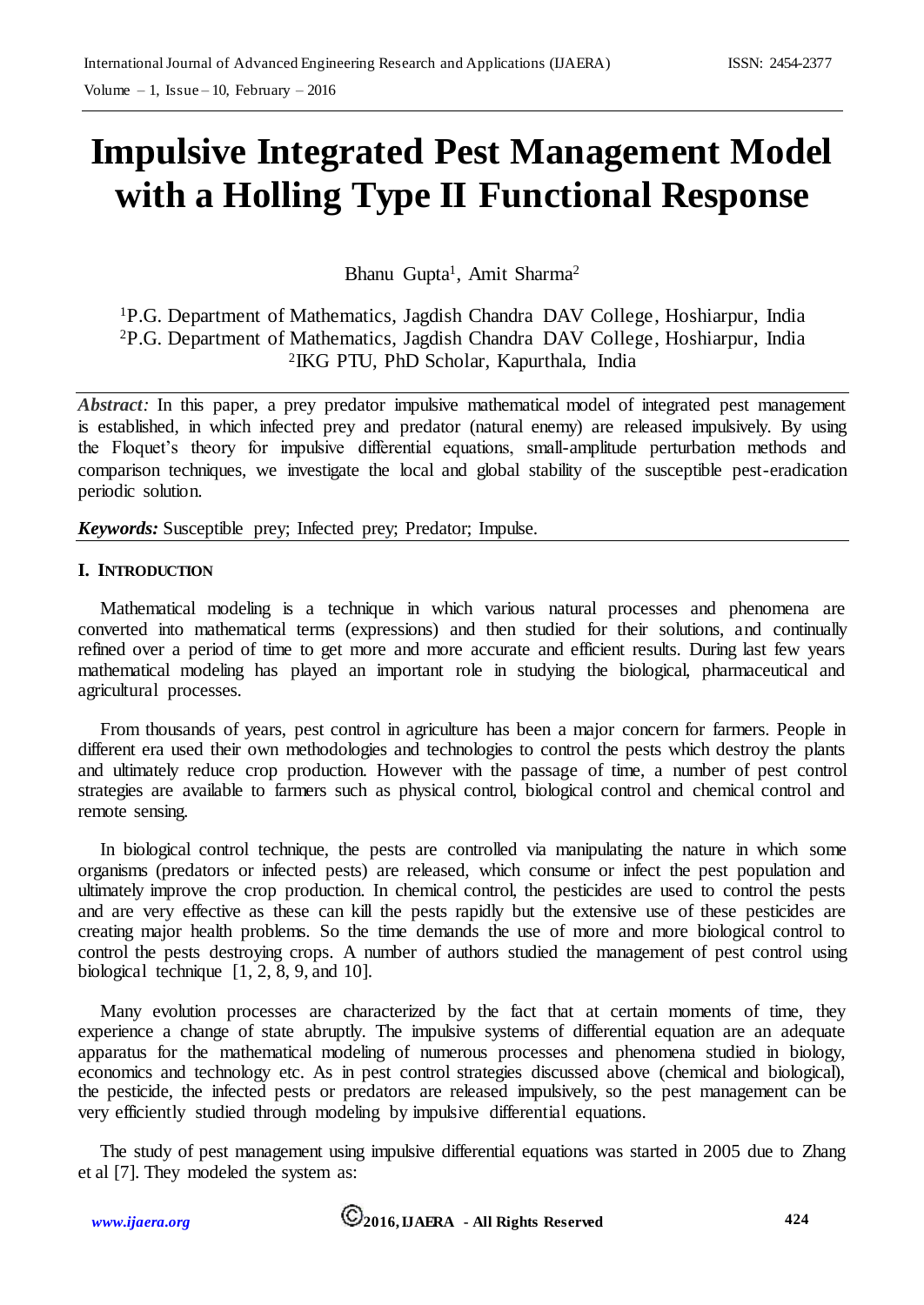$$
\begin{cases}\nx'(t) = x(t)(1 - x(t)) - \frac{a_1x(t)y(t)}{1 + b_1x(t)} \\
y'(t) = \frac{a_1x(t)y(t)}{1 + b_1x(t)} - \frac{a_2y(t)z(t)}{1 + b_2y(t)} - d_1y(t) \\
z'(t) = \frac{a_2y(t)z(t)}{1 + b_2y(t)} - d_2z(t) \\
x(t+) = x(t) \\
y(t+) = y(t) \\
z(t+) = z(t) + p\n\end{cases} \quad t = nT
$$

where  $x(t)$ ,  $y(t)$  and  $z(t)$  are the population density of prey, predator and top predator at time t respectively and p is the amount of the predator that is introduced into the population at periodic intervals of length T.

The authors established the conditions for global asymptotic stability of pest extinction periodic solution  $(1,0,\bar{z})$  as well as for the permanency of the system. They proved that periodic solution  $(1,0,\tilde{z}(t))$  is locally asymptotically stable when  $T < \frac{a_2 p(1+b_1)}{a_2 (a_1 + b_1)}$  $\frac{a_2 p(1 + b_1)}{d_2(a_1 - b_1 d_1 - d_1)}$  and system is globally asymptotically stable.

Shi and Chan [6] studied an impulsive prey predator model with disease in prey for purpose of integrated pest management. Here the authors derived a sufficient condition for the global stability of susceptible pest eradication periodic solution.

The aim of this paper is to study a Holling II functional responses prey predator impulsive mathematical model of integrated pest management in which both infected prey and predator (natural enemy) are released impulsively. The local stability of pest extinction periodic solution is studied using Floquet theory and global stability of pest extinction periodic solution is studied by using comparison principle of impulsive differential equations.

# **II. MATHEMATICAL MODEL**

### **Assumptions:**

- A<sup>1</sup> : Due to disease in pest population the total pest population is divided into two classes, susceptible pest population and infected pest population.
- A<sup>2</sup> : The incidence rate among susceptible and infected pest population is Holling type II i.e.,  $\frac{\alpha S(t) Z(t)}{1 + x S(t)}$  where  $\alpha$  is the contact number per unit time of infected pest with susceptible pest.
- A<sup>3</sup> : The predator attacks susceptible pests only and the predation functional response is again Holling type II i.e.,  $\frac{\beta S(t)I(t)}{1+yS(t)}$  where  $\beta$  is the contact number per unit time of predator with susceptible pest.
- A<sub>4</sub> : At time  $t = nT, n \in Z_+ = \{1, 2, 3, \dots\}$  the infected pest and predator are released periodically with amount u and v respectively,  $u > 0, v > 0$ .

In this paper, we study the following model for integrated pest management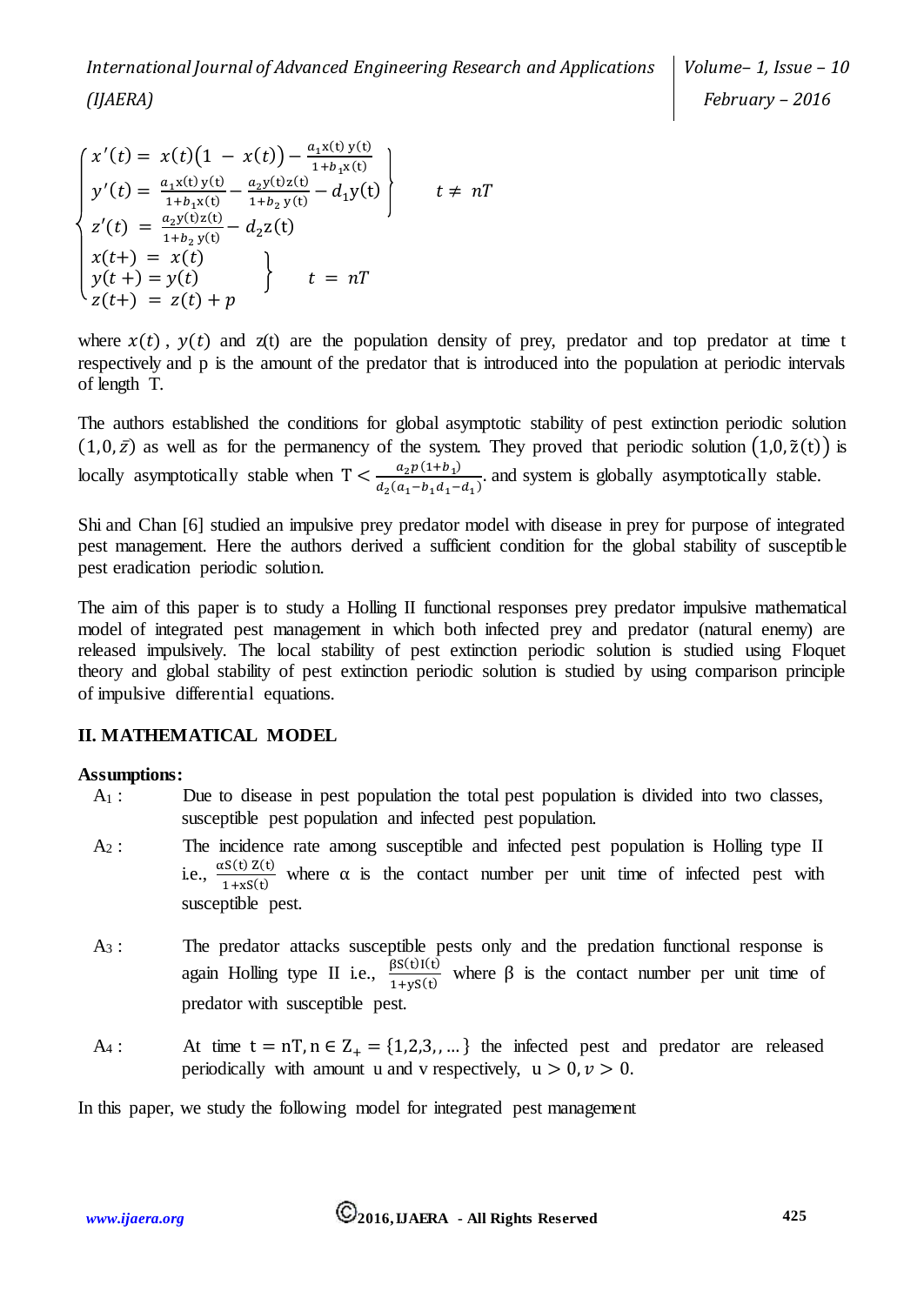$$
\begin{cases}\nS'(t) = S(t)\left(1 - S(t)\right) - \frac{\alpha S(t) Z(t)}{1 + x S(t)} - \frac{\beta S(t) I(t)}{1 + y S(t)}, \\
I'(t) = \frac{\beta S(t) I(t)}{1 + y S(t)} - d_1 I(t), \\
Z'(t) = \frac{\alpha S(t) Z(t)}{1 + x S(t)} - d_2 Z(t), \\
\Delta S(t) = 0, \\
\Delta I(t) = u, \\
\Delta Z(t) = v.\n\end{cases} \quad t = nT, n \in Z_+ = \{1, 2, 3, \dots\}
$$
\n(1)

Where

- $S(t)$ : Density of susceptible pest at time t.
- I(t): Density of infected pest at time t.
- $Z(t)$ : Density of predator (natural enemy) at time t.
- $d_1$ : : Natural death rate of infected pest.
- $d_2$ : : Natural death rate of predator (natural enemy).
- $\alpha$  : The contact number per unit time of predator with susceptible pest.
- $\beta$ : The contact number per unit time of infected pest with susceptible pest.
- u : The amount of infected pest released periodically.
- v: The amount of predator released periodically.

 $\Delta S(t) = S(t^{+}) - S(t),$ 

 $\Delta I(t) = I(t^{+}) - I(t),$ 

 $\Delta Z(t) = Z(t^{+}) - Z(t)$ .

T is period of impulsive effect.

# **III. PRELIMINARIES**

- $R_+ = [0, \infty)$  and  $R_+^3 = \{x = (x_1, x_2, x_3) \in R_+^3 : x_1, x_2, x_3 > 0\}$ .
- Let  $V: R_+ \times R_+^3 \to R_+$ . Then V is said to belong to class  $V_0$  if
- (i) V is continuous in  $(nT, (n + 1)T] \times R_+^3$  and for each  $x \in R_+^3$ ,  $n \in Z_+ = \{1, 2, 3, \dots\}$  and the  $\lim_{(ty) \to (nT^+,x)} V(t,y) = V(nT^+,x)$  exists and is finite.
- (ii) V is locally Lipschitzian in x.

**Definition 3.1** For  $V \in V_0$  and  $(t, x) \in (nT, (n + 1)T] \times R_+^3$ , the upper right Dini derivative of  $V(t, x)$ with respect to the impulsive differential system (1) is defined as  $D^+ V(t, x) = \lim_{h \to 0^+} \sup \frac{1}{h}$  $\frac{1}{h}[V(t+h,x+hf(t,x))-V(t,x)].$ 

**Definition 3.2** System (1) is said to be permanent if there exists a compact region  $D \in \text{int } R_+^3$  such that every solution of system (1) with positive initial values will eventually enter and remain in region D. The solution of system (1) denoted by  $X(t) = (S(t), I(t), Z(t))$ :  $R_+ \rightarrow R_+^3$  is continuously differentiable on  $(nT, (n + 1)T] \times R_+^3$ ,  $n \in Z_+ = \{1, 2, 3, ... \}$  and the limit  $X(nT^+) = \lim_{t \to nT^+} X(t)$  exists and is finite for  $n \in \mathbb{Z}_+$ . The global existence and uniqueness of solution of system (1) is guaranteed by the smoothness properties similar as in [5]. Below we state some lemmas whose proofs are obvious.

**Lemma 3.1** Suppose that  $X(t)$  is a solution of (1) with  $X(0^+) \ge 0$  for all  $t > 0$ . Further, if  $X(0^+) > 0$ then  $X(t) > 0$  for all  $t > 0$ .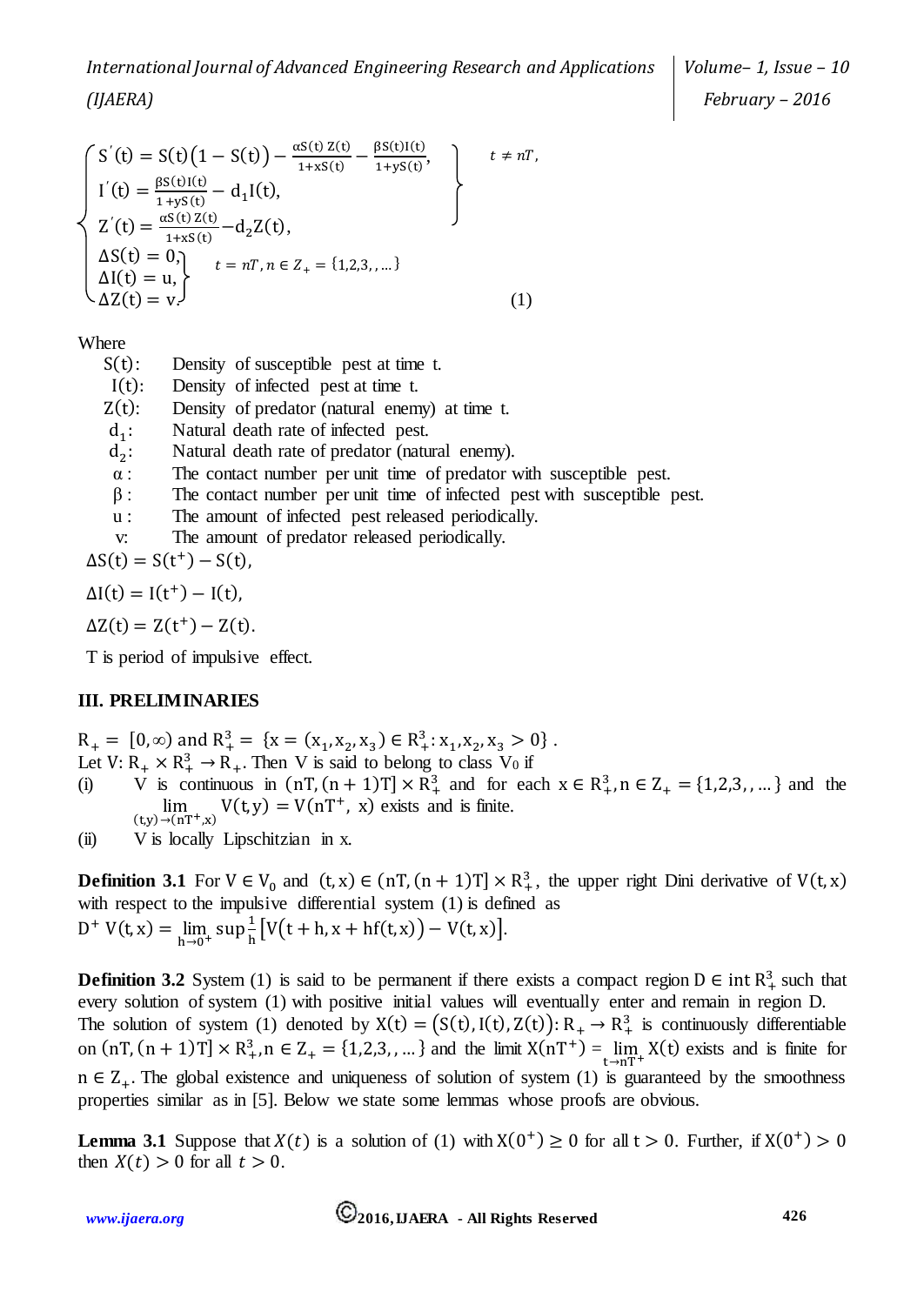**Lemma 3.2** [5] Let  $V: R_+ \times R_+^3 \rightarrow R$  and  $V \in V_0$ . Assume that  $D^+V(t,x) \le g(t, V(t,x)), \qquad t \neq nT,$ 

$$
V(t, X(t^+)) \leq \psi_n V(t, X(t)), \qquad t = nT,
$$

where  $g: R_+ \times R_+ \to R$  is continuous in  $(nT, (n + 1)T] \times R_+$  and for each  $v \in R_+^3$ ,  $n \in Z_+$  $\lim_{(t,y)\to(nT^+,v)} g(t,y) = g(nT^+,v)$ 

exists and is finite. Let  $\psi_n: R_+ \to R_+$  is non-decreasing and R(t) be the maximal solution of the scalar impulsive differential equation

$$
\begin{cases}\nu'(t) = g(t, u), \ t \neq n, \\
u(t^+) = \psi_n(u(t)), t = n, \\
u(0^+) = u_0, \\
u(0^+) = u(0^+) = u(0^+) \\
u(0^+) = u(0^+) = u(0^+) \\
u(0^+) = u(0^+) = u(0^+) \\
u(0^+) = u(0^+) = u(0^+) \\
u(0^+) = u(0^+) = u(0^+) \\
u(0^+) = u(0^+) = u(0^+) \\
u(0^+) = u(0^+) = u(0^+) \\
u(0^+) = u(0^+) = u(0^+) \\
u(0^+) = u(0^+) = u(0^+) \\
u(0^+) = u(0^+) = u(0^+) \\
u(0^+) = u(0^+) = u(0^+) \\
u(0^+) = u(0^+) = u(0^+) \\
u(0^+) = u(0^+) = u(0^+) \\
u(0^+) = u(0^+) = u(0^+) \\
u(0^+) = u(0^+) = u(0^+) \\
u(0^+) = u(0^+) = u(0^+) \\
u(0^+) = u(0^+) = u(0^+) \\
u(0^+) = u(0^+) = u(0^+) \\
u(0^+) = u(0^+) = u(0^+) \\
u(0^+) = u(0^+) = u(0^+) \\
u(0^+) = u(0^+) = u(0^+) \\
u(0^+) = u(0^+) = u(0^+) \\
u(0^+) = u(0^+) = u(0^+) \\
u(0^+) = u(0^+) = u(0^+) \\
u(0^+) = u(0^+) = u(0^+) \\
u(0^+) = u(0^+) = u(0^+) \\
u(0^+) = u(0^+) = u(0^+) \\
u(0^+) = u(0^+) = u(0^+) \\
u(0^+) = u(0^+) = u(0^+) \\
u(0^+) = u(0^+) = u(0^+) \\
u(0^+) = u(0^+) = u(0^+) \\
u(0^+) = u(0^+) = u(0^+) \\
u(0^+) = u(0^+) = u(0^+) \\
u(0^+) = u(0^+) = u(0^+) \\
u(0^+) = u(0^+) = u(0^+) \\
u(0^+) = u(0^+) = u(0^+) \\
u(0^+) = u(0^+) = u(0^+) \\
u(0^+) = u(0^+) = u(0^+) \\
u(0^+) = u(0^+) = u(0^+) \\
u(0^+) = u(
$$

defined on  $[0, \infty)$ . Then  $V(0^+, x_0) \le u_0$  implies that  $V(t, x(t)) \le R(t)$ ,  $t \ge 0$ , where  $x(t)$  is any solution of system (1).

## **IV. BOUNDEDNESS**

In this section, we prove the boundedness of the system (1).

**Lemma 4.1** [5] Let the function  $m \in PC'[R^+, R]$  and  $m(t)$  be left-continuous at  $t_k, k =$ 1,2,3, … ……satisfy the inequalities

$$
\begin{cases} m'(t) \le p(t)m(t) + q(t), t \ge t_0, t \ne t_k, \\ m(t_k) \le d_k m(t_k) + b_k, t = t_k, k = 1, 2, 3, ... \end{cases}
$$
\n(2)

where p,  $q \in PC'[R^+, R]$  and  $d_k \ge 0$ ,  $b_k$  are constants, then

$$
m(t) \leq m(t_0) \prod_{t_0 < t_k < t} d_k \exp\left(\int_{t_0}^t p(s)ds\right) + \sum_{t_0 < t_k < t} \left(\prod_{t_0 < t_j < t} d_j \exp\left(\int_{t_0}^t p(s)ds\right)\right) b_k + \int_{t_0}^t \prod_{s < t_k < t} d_k \exp\left(\int_s^t p(\sigma) d\sigma \ q(s) ds\right), \quad t \geq t_0.
$$
\n(3)

If all the directions of inequalities in (2) are reversed, the inequality (3) also holds true for the reversed inequality.

**Theorem 4.2** There exist a positive constant L such that  $S(t) \leq L$ ,  $I(t) \leq L$ ,  $Z(t) \leq L$ , for each solution  $(S(t), I(t), Z(t))$  of system (1) with positive initial values, where t is large enough. **Proof.** Define a function V such that

$$
V(t) = S(t) + I(t) + Z(t).
$$

Then for  $t \neq nT$ ,

 $D^+V(t) + dV(t) = S'(t) + I'(t) + Z'(t) + d(S(t) + I(t) + Z(t))$ 

Let  $d = \min\{d_1, d_2\}$ . We obtain  $D^+V(t) + dV(t) \le (1+d)S(t) - S^2(t) \le M_0$ , where  $M_0 = \frac{(1+d)^2}{4}$ When  $t = nT$ ,  $V(t^+) = V(t) + u + v$ . Using Lemma 4.1, we get

$$
V(t)=V(0)\mathrm{e}^{-\mathrm{d} t}+\int_0^t\!\!M_0\,\mathrm{e}^{-\mathrm{d} (t-s)}\mathrm{d} s+\sum\nolimits_{0\leq kT\leq t}(u+v)\mathrm{e}^{-\mathrm{d} (t-kT)}\rightarrow\frac{\mathrm{M}_0}{\mathrm{d}}+\frac{(u+v)\mathrm{e}^{\mathrm{d} T}}{\mathrm{e}^{\mathrm{d} T}-1}\text{,as }t\rightarrow\infty.
$$

Consequently, by the definition of  $V(t)$  we obtain that each solution of (1) with positive initial values is uniformaly ultimately bounded. This completes the proof.

*[www.ijaera.org](file:///C:/Users/Rakesh%20Kr.%20Phanden/Dropbox/IJAERA/www.ijaera.org)* **2016, IJAERA - All Rights Reserved 427** 

 $\frac{(d)^2}{4}$ .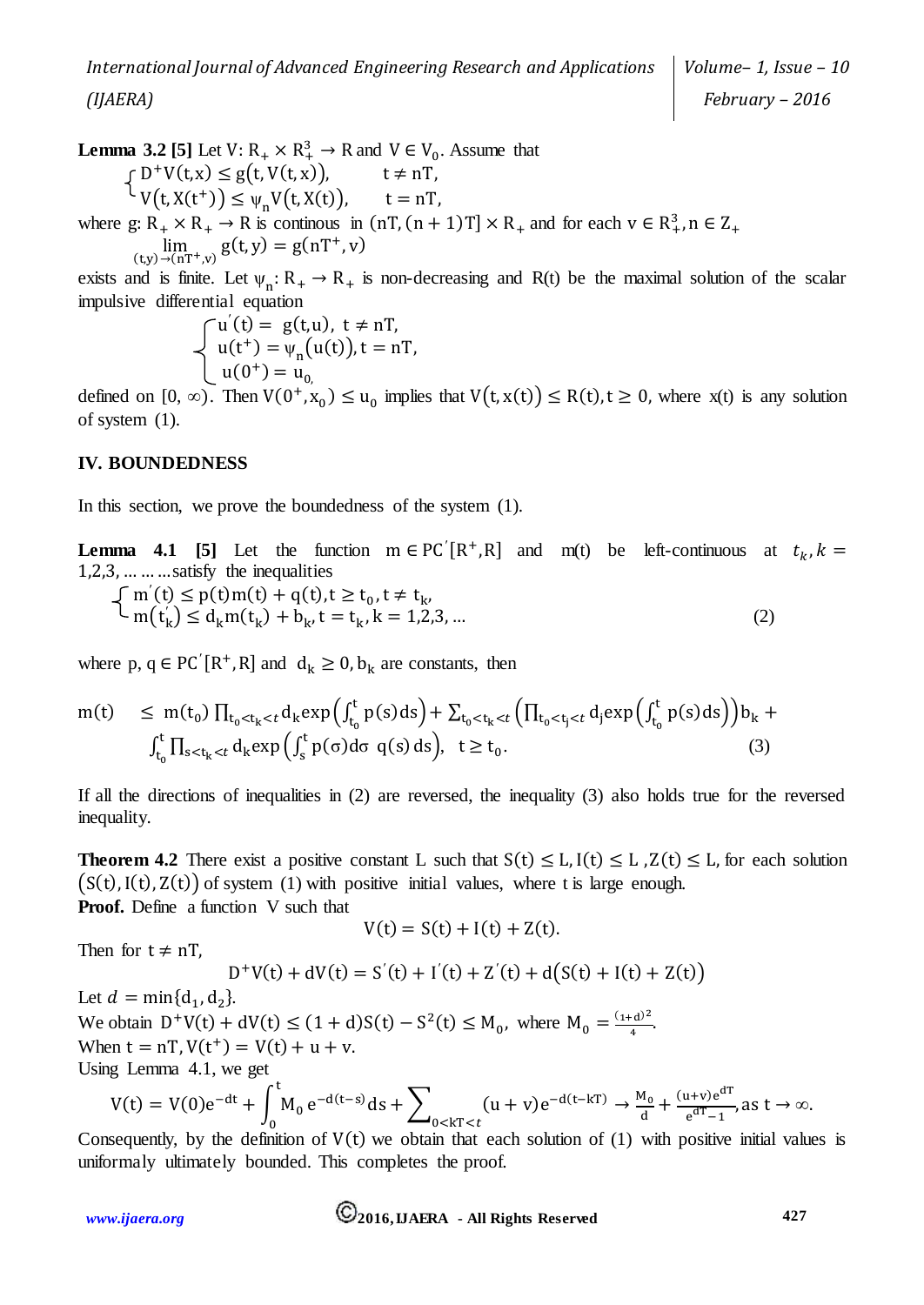*Volume– 1, Issue – 10 February – 2016*

### **V. STABILITY**

In this section, we study the stability of pest eradication periodic solution of system (1) using Floquet theory of impulsive differential equations. The condition for global attraction of pest eradication period is also established.

**Lemma 4.3.** System

$$
u'(t) = -w u(t), t \neq nT,\Delta u(t) = \mu, t = nT.
$$
\n(4)

has a positive solution  $u^*(t)$ , for every solution  $u(t)$  of this system with positive value  $u(0^+)$ ,  $|u(t) - u^*(t)| \to 0$  as  $t \to \infty$ , wher  $u^*(t) = \frac{\mu e^{-w(t-nT)}}{t}$  $1 - e^{-WT}$ 

$$
u^*(0^+) = \frac{\mu}{1 - e^{-wT}}.
$$

**Proof.** The proof is obvious, in fact, since the solution of (4) is

$$
u(t) = \left(u(0^+) - \frac{\mu}{1 - e^{-wT}}\right) e^{-wT} + u^*(t). \quad nT < t \le (n+1)T.
$$

When  $S(t) \equiv 0$  for all  $t \ge 0$ , we get the subsystem of system (1)

$$
\begin{cases}\nI'(t) = -d_1I(t), & t \neq nT, \\
Z'(t) = -d_2Z(t), & \Delta I(t) = u, \quad t = nT, n \in Z_+ = \{1, 2, 3, \dots\} \\
\Delta Z(t) = v. & \Delta I(t) = v.\n\end{cases}
$$
\n(5)

In this system, we can see there is no relation between  $I(t)$  and  $Z(t)$ . Thus, we can solve them independently. By Lemma 3.6, we get the following result.

**Theorem 4.3** System (5) has a unique positive periodic solution

$$
I^*(t) = \frac{u e^{-d_1(t - nT)}}{1 - e^{-d_1T}},
$$
  
\n
$$
Z^*(t) = \frac{ve^{-d_2(t - nT)}}{1 - e^{-d_2T}},
$$
 for  $nT < t \le (n + 1)T$ .

Where

 $I^*(0^+) = \frac{u}{1-u^{-1}}$  $\frac{u}{1-e^{-d_1T}}$ ,  $Z^*(0^+) = \frac{v}{\sqrt{2}}$  $\frac{v}{1-e^{-d_2T}}$ 

In addition for every solution of the system (5) with initial values  $I(0^+) > 0, Z(0^+) > 0$ , it follows that  $I(t) \to I^*(t), Z(t) \to Z^*(t)$ , as  $t \to \infty$ .

Thus, the complete expression for the susceptible pest-eradication solution of system (1) is obtained as  $(0, I^*(t), Z^*(t)).$ 

**Theorem 5.1** Let  $(S(t), I(t), Z(t))$  be any solution of (1) (i) The trivial solution  $(0,0,0)$  is unstable. (*ii*) If  $T < \left(\frac{av}{dx}\right)$  $\frac{av}{d_2} + \frac{\beta u}{d_1}$  $\left(\begin{array}{c} \frac{\beta u}{d_1} \end{array}\right)$ , then the susceptible pest eradication periodic solution  $(0, I^*(t), Z^*(t))$  is locally asymptotically stable.

**Proof:** (i) To prove the local stability of trivial solution  $(0,0,0)$ , we use small-amplitude perturbation method. Let

$$
S(t) = p(t),
$$
  
\n
$$
I(t) = q(t),
$$
  
\n
$$
Z(t) = r(t),
$$

where  $p(t)$ ,  $q(t)$ ,  $r(t)$  are small perturbations. Then system (1) can be linearized by using Taylor expansions after neglecting higher-order terms as: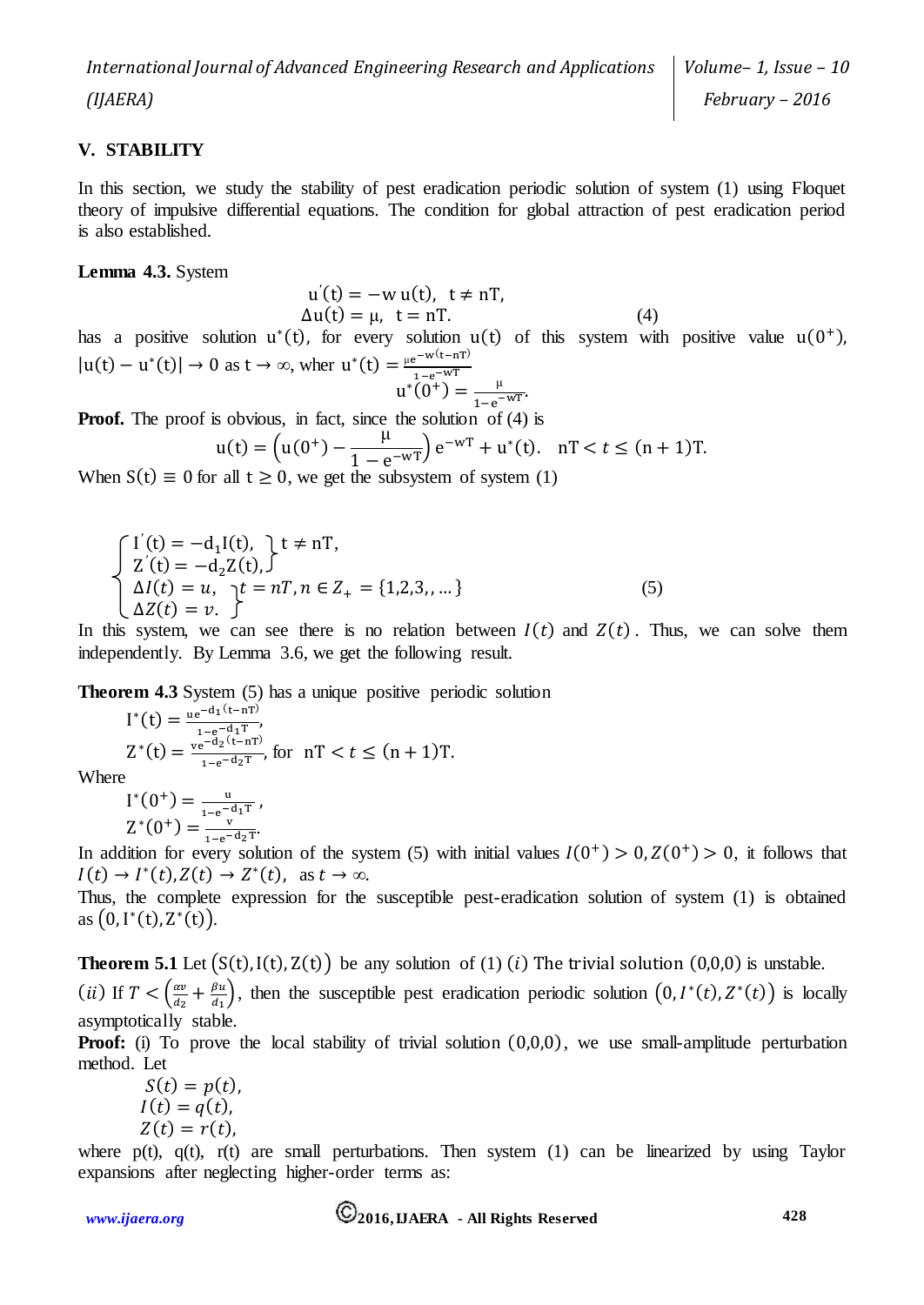$$
\begin{cases}\n p'(t) = p(t), \\
 q'(t) = -d_1 I^*(t), \\
 r'(t) = -d_2 Z^*(t), \\
 p(nT^+) = p(nT), \\
 q(nT^+) = q(nT), \\
 r(nT^+) = r(nT),\n\end{cases} \quad t = nT, n \in Z_+ = \{1, 2, 3, \dots\}
$$
\n(6)

Let  $\phi(t)$  be the fundamental solution matrix of (6). Then  $\phi(t)$  satisfy

$$
\frac{d\phi(t)}{dt} = \begin{pmatrix} 1 & 0 & 0 \\ 0 & -d_1 & 0 \\ 0 & 0 & -d_2 \end{pmatrix} \phi(t),
$$

 $\varphi(0) = I_3$  is the identity matrix. Hence the fundamental solution matrix is

$$
\emptyset(t) = \begin{pmatrix} e^{T} & 0 & 0 \\ 0 & e^{-d_{1}T} & 0 \\ 0 & 0 & e^{-d_{2}T} \end{pmatrix}
$$
  
Also, the fourth, fifth and sixth equations in (6) read as  

$$
\begin{pmatrix} p(nT^{+}) \\ q(nT^{+}) \\ r(nT^{+}) \end{pmatrix} = \begin{pmatrix} 1 & 0 & 0 \\ 0 & 1 & 0 \\ 0 & 0 & 1 \end{pmatrix} \begin{pmatrix} p(nT) \\ q(nT) \\ r(nT) \end{pmatrix}
$$

$$
M = \begin{pmatrix} 1 & 0 & 0 \\ 0 & 1 & 0 \\ 0 & 0 & 1 \end{pmatrix} \emptyset(T).
$$

Therefore the eigen values of M are

 $\lambda_1 = e^{-d_2 T} < 1, \lambda_2 = e^{-d_1 T} < 1, \lambda_3 = e^{T} > 1.$ Since  $\lambda_3 > 1$ , trivial solution  $(0,0,0)$  is unstable.

(ii) Now for local stability of periodic solution  $(0, I^*(t), Z^*(t))$ , the small-amplitude perturbation implies

$$
S(t) = p(t), \nI(t) = q(t) + I^*(t), \nZ(t) = r(t) + Z^*(t),
$$

where  $p(t)$ ,  $q(t)$ ,  $r(t)$  are small perturbations. Then system (1) can be linearized by using taylor expansions and after neglecting higher-order terms we get

$$
\begin{cases}\n p'(t) = p(t) - \alpha p(t)Z^*(t) - \beta p(t)I^*(t), \\
 q'(t) = \beta p(t)I^*(t) - d_1 q(t) - d_1 I^*(t), \\
 r'(t) = \alpha p(t)Z^*(t) - d_2 r(t) - d_2 Z^*(t), \\
 p(nT^+) = p(nT), \\
 q(nT^+) = q(nT), \\
 r(nT^+) = r(nT),\n\end{cases} \quad (7)
$$

Let  $\phi(t)$  be the fundamental solution matrix of (7). Then  $\phi(t)$  satisfy

$$
\frac{d\phi(t)}{dt} = \begin{pmatrix} 1 - \alpha Z^*(t) - \beta I^*(t) & 0 & 0 \\ \beta I^*(t) & -d_1 & 0 \\ \alpha Z^*(t) & 0 & -d_2 \end{pmatrix} \phi(t),
$$

Where  $\phi(0) = I_3$  is the identity matrix. Hence the fundamental solution matrix is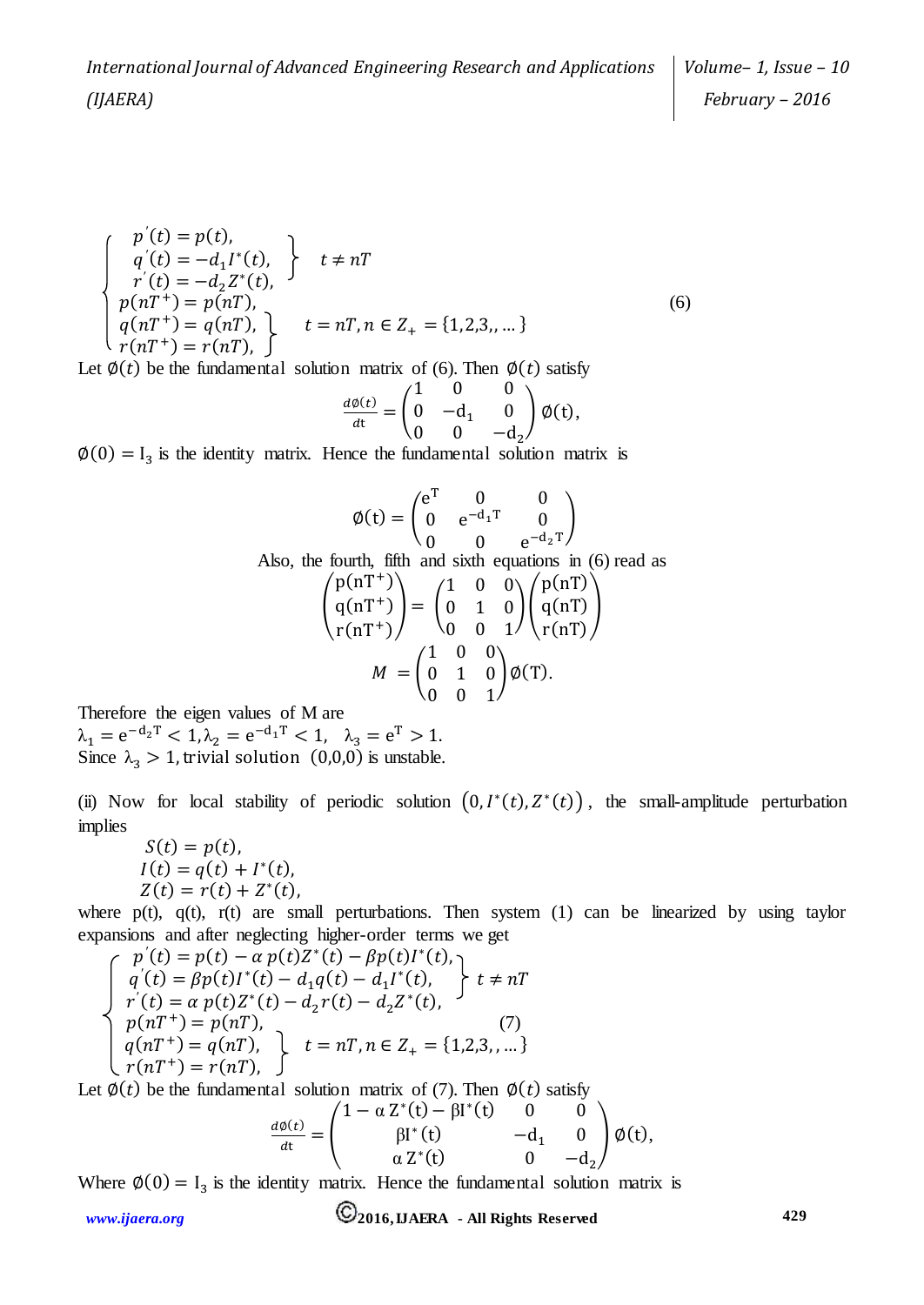*Volume– 1, Issue – 10 February – 2016*

$$
\text{\O}(t)=\begin{pmatrix} e^{\int_0^T [1-\alpha\,Z^*(t)-\beta\,I^*(t)]dt} & 0 & 0 \\ * & e^{-d_1T} & 0 \\ * & 0 & e^{-d_2T} \end{pmatrix}
$$

Also, the fourth, fifth and sixth equations in (4) read as

$$
\begin{pmatrix} p(nT^+) \\ q(nT^+) \\ r(nT^+) \end{pmatrix} = \begin{pmatrix} 1 & 0 & 0 \\ 0 & 1 & 0 \\ 0 & 0 & 1 \end{pmatrix} \begin{pmatrix} p(nT) \\ q(nT) \\ r(nT) \end{pmatrix}
$$

Hence, if all eigen values of

$$
M = \begin{pmatrix} 1 & 0 & 0 \\ 0 & 1 & 0 \\ 0 & 0 & 1 \end{pmatrix} \emptyset(T)
$$

have absolute values less than 1, then the periodic solution  $(0, I^*(t), Z^*(t))$  is locally asymptotically stable. The eigen values of M are

 $\lambda_1 = e^{-d_2 T} < 1, \lambda_2 = e^{-d_1 T} < 1, \quad \lambda_3 = e^{\int_0^T [1 - \alpha Z^*(t) - \beta I^*(t)] dt}.$ It follows that  $|\lambda_3| < 1$  if and only if  $T < \left(\frac{dV}{dr}\right)^2$  $\frac{av}{d_2} + \frac{\beta u}{d_1}$  $\frac{\beta u}{d_1}$  holds. Thus the Floquet theory of impulsive differential equations, in this situation, implies that the susceptible pest-eradication periodic solution  $(0, I^*(t), Z^*(t))$  is locally asymptotically stable. The proof is complete.

**Theorem 5.2** If  $T < \left(\frac{av}{dx}\right)^2$  $\frac{av}{d_2} + \frac{\beta u}{d_1}$  $\frac{\beta u}{d_1}$ , then the periodic solution  $(0, I^*(t), Z^*(t))$  is globally asymtotically stable for the system (1).

**Proof:** By given condition and Theorem 5.1, it is easy to know that  $(0, 1^*(t), Z^*(t))$  is locally asymptotically stable. Therefore, we only need to prove its global attraction.

Since T <  $\frac{av}{dx}$  $\frac{av}{d_2} + \frac{\beta u}{d_1}$  $\frac{\beta u}{d_1}$ , we can choose a  $\epsilon_1$ small enough such that

$$
\int_0^T [1 - \alpha (Z^*(t) - \epsilon_1) - \beta (I^*(t) - \epsilon_1)] dt = \sigma < 0.
$$

Besides, we have

$$
I'(t) = \frac{\beta S(t)I(t)}{1 + yS(t)} - d_1I(t) \ge -d_1I(t).
$$

 $88(38)$ 

From Lemmas 3.2 and 4.3, there exists a  $n_1$  such that for

$$
I(t) \ge I'(t) - \epsilon_1, \text{ for } t \ge n_1 T,
$$

Similarly, there exists a  $n_2$  ( $n_2 > n_1$ ) such that  $Z(t) \geq Z^*(t) - \epsilon_1$ , for  $t \geq n_2 T$ .

Thus, for  $t \geq n_2T$ , we have

$$
S'(t) = S(t)\left(1 - S(t)\right) - \frac{\alpha S(t) Z(t)}{1 + xS(t)} - \frac{\beta S(t)I(t)}{1 + yS(t)}
$$
  
\n
$$
\leq S(t) - \frac{\alpha S(t) Z(t)}{1 + xS(t)} - \frac{\beta S(t)I(t)}{1 + yS(t)}
$$
  
\n
$$
\leq S(t) \left(1 - \frac{\alpha (Z^*(t) - \epsilon_1)}{1 + xS(t)} - \frac{\beta (I'(t) - \epsilon_1)}{1 + yS(t)}\right).
$$

From the above inequality, we get

$$
S(t) \le S(n_2T)e^{\int_{n_2T}^t \left[1-\frac{\alpha(Z^*(t)-\epsilon_1)}{1+xs(t)} - \frac{\beta(I'(t)-\epsilon_1)}{1+ys(t)}\right]dt} \le S(n_2T)e^{k\sigma}.
$$

′(t

Where  $t \in ((n_2 + k)T,(n_2 + k + 1)T], k \in Z_+$ . Since  $\sigma < 0$ , we can easily see that  $S(t) \to 0$  as  $k \to \infty$ +*∞*.

Thus for arbitrary positive constant  $\epsilon_2$  small enough, there exist  $n_3$  ( $n_3 > n_2$ ) such that